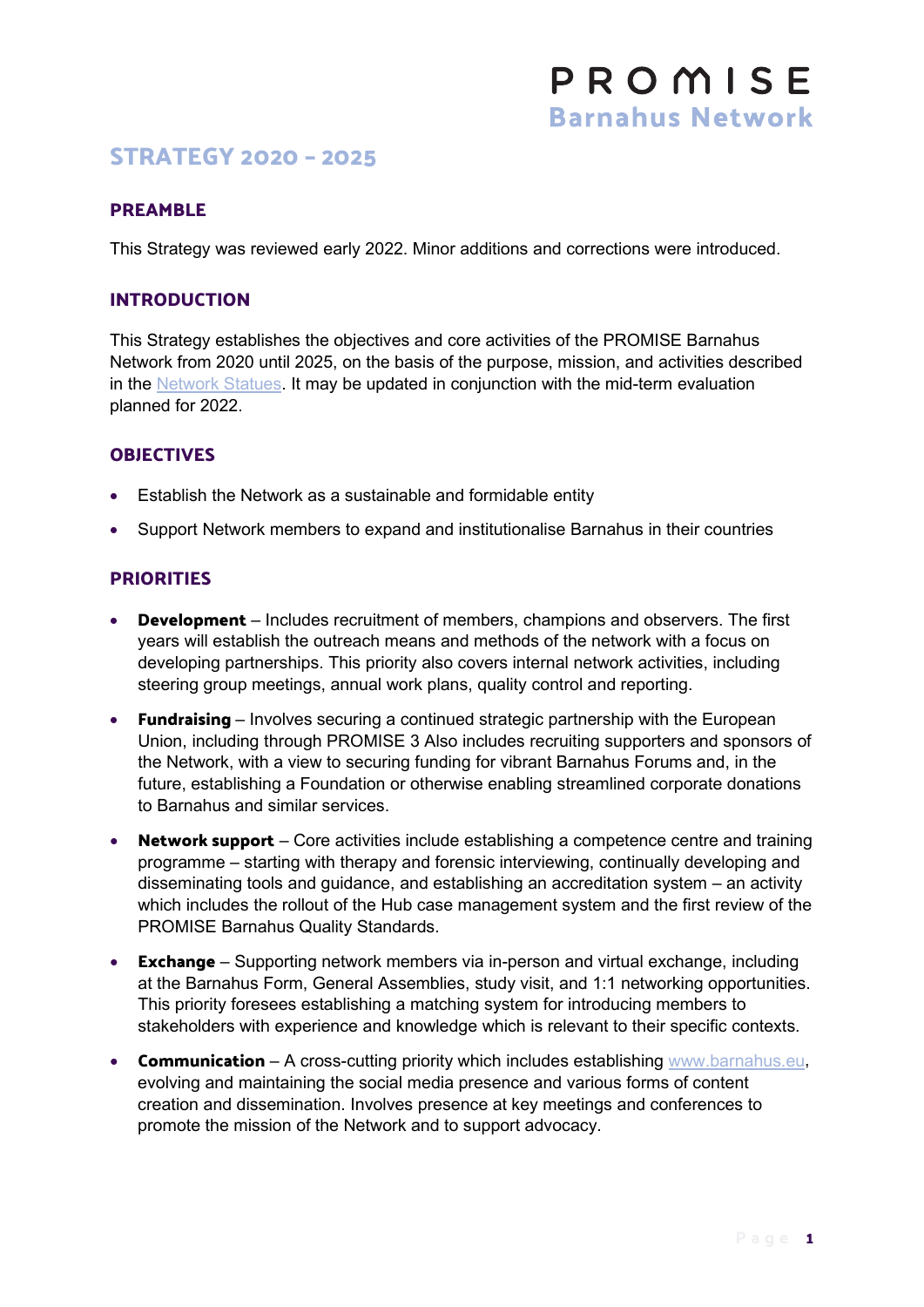|                                              | 2020                                                                                                                                                                                                                                  | 2021                                                                                                                                   | 2022                                                                                                                                                                         | 2023                                                                                                                                   | 2024                                                                                                                                                                              | Long-term |
|----------------------------------------------|---------------------------------------------------------------------------------------------------------------------------------------------------------------------------------------------------------------------------------------|----------------------------------------------------------------------------------------------------------------------------------------|------------------------------------------------------------------------------------------------------------------------------------------------------------------------------|----------------------------------------------------------------------------------------------------------------------------------------|-----------------------------------------------------------------------------------------------------------------------------------------------------------------------------------|-----------|
| <b>Development</b>                           |                                                                                                                                                                                                                                       |                                                                                                                                        |                                                                                                                                                                              |                                                                                                                                        |                                                                                                                                                                                   |           |
| <b>Member</b><br>recruitment                 | Focus on visibility<br>and outreach,<br>establishing<br>communication<br>means and<br>methods,<br>developing<br>partnerships                                                                                                          | Maintain means and<br>methods of<br>recruitment.<br>Ongoing<br>membership<br>approval                                                  | Maintain means and<br>methods of<br>recruitment.<br>Ongoing<br>membership<br>approval                                                                                        | Maintain means and<br>methods of<br>recruitment.<br>Ongoing<br>membership<br>approval                                                  | Maintain means and<br>methods of<br>recruitment.<br>Ongoing<br>membership<br>approval                                                                                             |           |
| <b>Champions and</b><br><b>observers</b>     | Leaning on member<br>recruitment work,<br>mapping and<br>strategic outreach<br>with key connectors<br>to establish<br>champions and<br>observers. Develop<br>template for a<br>special update note<br>for champions and<br>observers. | Opportunities for<br>visibility and<br>engagement,<br>including at the<br>Barnahus Forum.                                              | Opportunities for<br>visibility and<br>engagement                                                                                                                            | Opportunities for<br>visibility and<br>engagement,<br>including at the<br>Barnahus Forum.                                              | Opportunities for<br>visibility and<br>engagement                                                                                                                                 |           |
| <b>Network internal</b><br><b>activities</b> | Steering group<br>meetings,<br>developing workplan<br>for following year.<br>Financial reporting.<br>Quality control and<br>oversight.                                                                                                | Steering group<br>meetings,<br>developing workplan<br>for following year.<br>Financial reporting.<br>Quality control and<br>oversight. | Steering group<br>meetings,<br>developing workplan<br>for following year.<br>Midterm evaluation<br>of Strategy. Quality<br>control and<br>oversight. Financial<br>reporting. | Steering group<br>meetings,<br>developing workplan<br>for following year.<br>Financial reporting.<br>Quality control and<br>oversight. | Steering group<br>meetings,<br>developing workplan<br>for following year.<br>Quality control and<br>oversight.<br>Development of<br>next 5-year strategy.<br>Financial reporting. |           |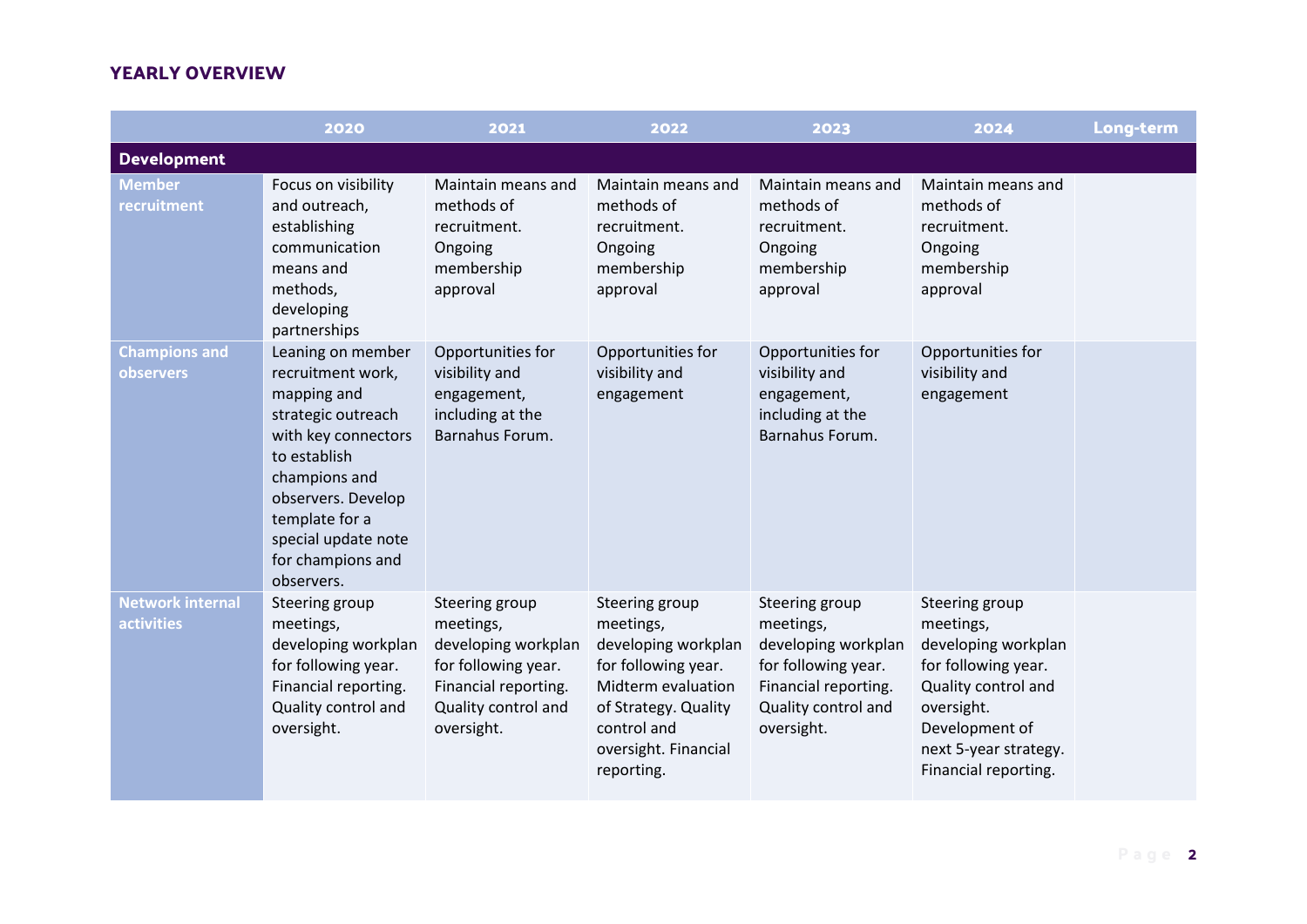|                                                          | 2020                                                                                                                                    | 2021                                                                                                                                                                               | 2022                                                                                                                                                                               | 2023                                                                                                                                                                               | 2024                                                                                                                                                                               | Long-term                                                                                                                                                          |
|----------------------------------------------------------|-----------------------------------------------------------------------------------------------------------------------------------------|------------------------------------------------------------------------------------------------------------------------------------------------------------------------------------|------------------------------------------------------------------------------------------------------------------------------------------------------------------------------------|------------------------------------------------------------------------------------------------------------------------------------------------------------------------------------|------------------------------------------------------------------------------------------------------------------------------------------------------------------------------------|--------------------------------------------------------------------------------------------------------------------------------------------------------------------|
| <b>Fundraising</b>                                       |                                                                                                                                         |                                                                                                                                                                                    |                                                                                                                                                                                    |                                                                                                                                                                                    |                                                                                                                                                                                    |                                                                                                                                                                    |
| <b>European Union</b><br><b>strategic</b><br>partnership | First year of<br>PROMISE 3.                                                                                                             | Progress report for<br>PROMISE 3. Final<br>year of PROMISE 3.<br>Develop and submit<br>framework<br>partnership draft.                                                             | Final report of<br>PROMISE 3. Launch<br>year 1 of follow-up<br>projects. Continued<br>work to apply for<br>new funding.                                                            | Year 2 of follow-up<br>projects. Continued<br>work to apply for<br>new funding.                                                                                                    | Continued work to<br>apply for new<br>funding.                                                                                                                                     | Draft and<br>submit a new<br>attempt at a 4<br>year<br>framework<br>partnership if<br>eligibility has<br>changed.                                                  |
| <b>Supporters and</b><br><b>Sponsors</b>                 | Developing the<br>means and methods<br>for corporate<br>outreach, laying<br>groundwork for<br>future sponsorships<br>including mapping. | Gaining<br>sponsorships for the<br>first Barnahus<br>Forum.                                                                                                                        | Maintaining and<br>expanding corporate<br>relationships.                                                                                                                           | Renewing and<br>gaining new<br>sponsorships for the<br>second Barnahus<br>Forum.                                                                                                   | Maintaining and<br>expanding corporate<br>relationships.                                                                                                                           | Establishing a<br><b>Barnahus</b><br>Foundation,<br>and/or<br>streamlining<br>the donation<br>of equipment<br>and furniture<br>from<br>corporations<br>to members. |
| <b>Framework</b><br>partnerships                         | $\overline{\phantom{a}}$                                                                                                                | Developing<br>agreements with key<br>stakeholders and<br>experts about<br>exchange of<br>information and<br>expertise on<br>Barnahus, including<br>frameworks for<br>contracts and | Developing<br>agreements with key<br>stakeholders and<br>experts about<br>exchange of<br>information and<br>expertise on<br>Barnahus, including<br>frameworks for<br>contracts and | Developing<br>agreements with key<br>stakeholders and<br>experts about<br>exchange of<br>information and<br>expertise on<br>Barnahus, including<br>frameworks for<br>contracts and | Developing<br>agreements with key<br>stakeholders and<br>experts about<br>exchange of<br>information and<br>expertise on<br>Barnahus, including<br>frameworks for<br>contracts and |                                                                                                                                                                    |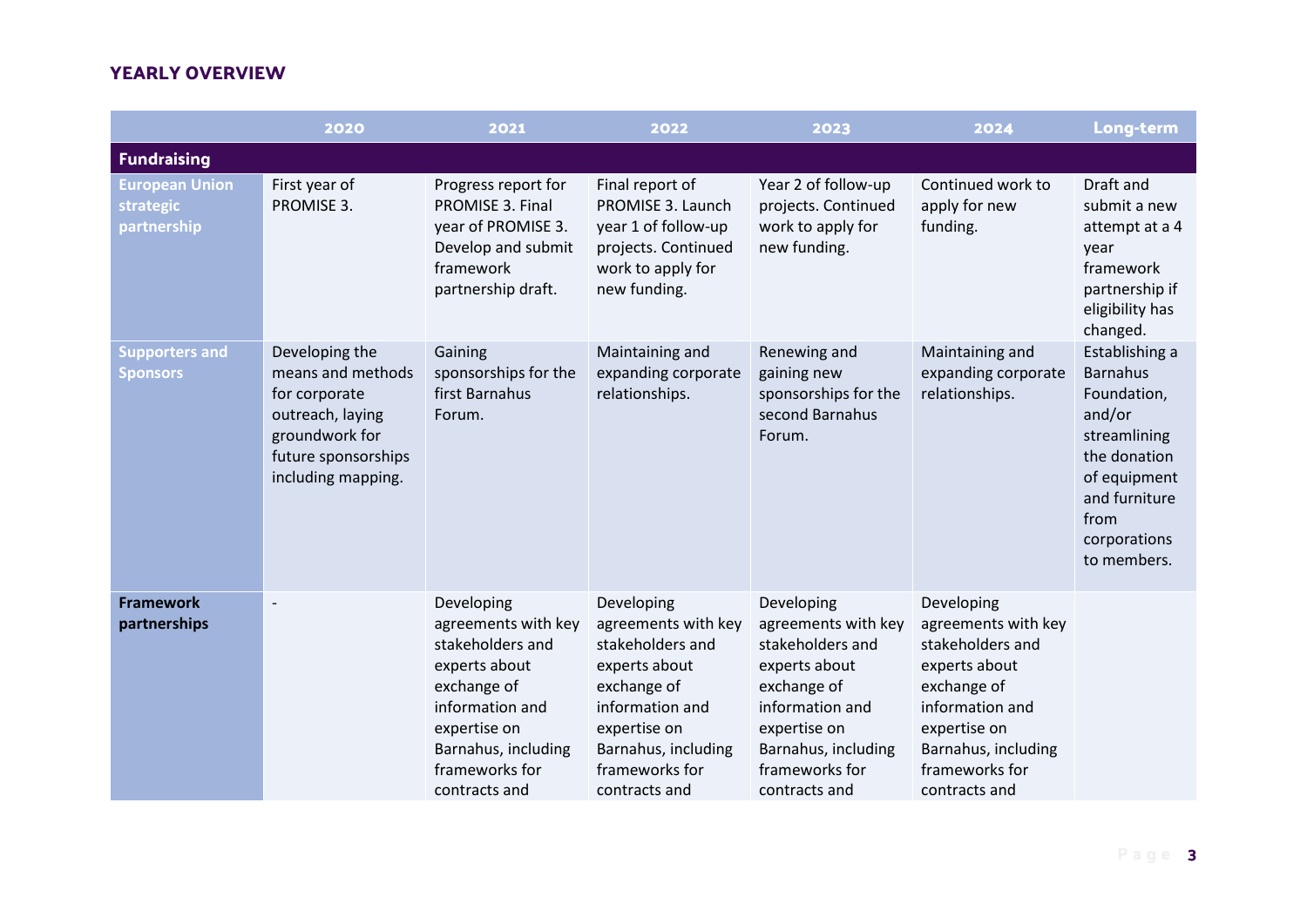|                           | 2020                                                                                 | 2021                                                                                                                                                                                                                             | 2022                                                                                                                                                                                                                             | 2023                                                                                                                                                                                                                             | 2024                                                                                                                                                                                                                             | Long-term                                                                         |
|---------------------------|--------------------------------------------------------------------------------------|----------------------------------------------------------------------------------------------------------------------------------------------------------------------------------------------------------------------------------|----------------------------------------------------------------------------------------------------------------------------------------------------------------------------------------------------------------------------------|----------------------------------------------------------------------------------------------------------------------------------------------------------------------------------------------------------------------------------|----------------------------------------------------------------------------------------------------------------------------------------------------------------------------------------------------------------------------------|-----------------------------------------------------------------------------------|
|                           |                                                                                      | payments where<br>relevant                                                                                                                                                                                                       | payments where<br>relevant                                                                                                                                                                                                       | payments where<br>relevant                                                                                                                                                                                                       | payments where<br>relevant                                                                                                                                                                                                       |                                                                                   |
| <b>Network support</b>    |                                                                                      |                                                                                                                                                                                                                                  |                                                                                                                                                                                                                                  |                                                                                                                                                                                                                                  |                                                                                                                                                                                                                                  |                                                                                   |
| <b>Training</b>           | Forensic interview<br>and therapy<br>trainings year one as<br>part of PROMISE 3.     | Forensic interview<br>and therapy<br>trainings year two as<br>part of PROMISE 3.<br>Evaluation of<br>training initiatives<br>and develop in<br>preparation for<br>framework<br>partnership<br>agreement<br>application.          | Maintain and<br>expand training<br>programme<br>according to the<br>evaluation and the<br>needs of the<br>network, as part of<br>the framework<br>partnership<br>agreement.                                                      | Maintain and<br>expand training<br>programme<br>according to the<br>evaluation and the<br>needs of the<br>network, as part of<br>the framework<br>partnership<br>agreement.                                                      | Maintain and<br>expand training<br>programme<br>according to the<br>evaluation and the<br>needs of the<br>network, as part of<br>the framework<br>partnership<br>agreement.                                                      | Consider what<br>a complete<br>system of paid<br>trainings<br>would look<br>like. |
| <b>Tools and guidance</b> | Templates,<br>factsheets,<br>webinars, other<br>analytical activities<br>and reports | Templates,<br>factsheets,<br>webinars, other<br>analytical activities<br>and reports                                                                                                                                             | Templates,<br>factsheets,<br>webinars, other<br>analytical activities<br>and reports                                                                                                                                             | Templates,<br>factsheets,<br>webinars, other<br>analytical activities<br>and reports                                                                                                                                             | Templates,<br>factsheets,<br>webinars, other<br>analytical activities<br>and reports                                                                                                                                             |                                                                                   |
| <b>Consultancies</b>      |                                                                                      | Developing<br>proposals and<br>responding to calls<br>for tender - both on<br>the national and<br>international levels -<br>on specific pieces of<br>work related to<br>Barnahus where the<br>Network has special<br>competence. | Developing<br>proposals and<br>responding to calls<br>for tender – both on<br>the national and<br>international levels -<br>on specific pieces of<br>work related to<br>Barnahus where the<br>Network has special<br>competence. | Developing<br>proposals and<br>responding to calls<br>for tender - both on<br>the national and<br>international levels -<br>on specific pieces of<br>work related to<br>Barnahus where the<br>Network has special<br>competence. | Developing<br>proposals and<br>responding to calls<br>for tender – both on<br>the national and<br>international levels -<br>on specific pieces of<br>work related to<br>Barnahus where the<br>Network has special<br>competence. |                                                                                   |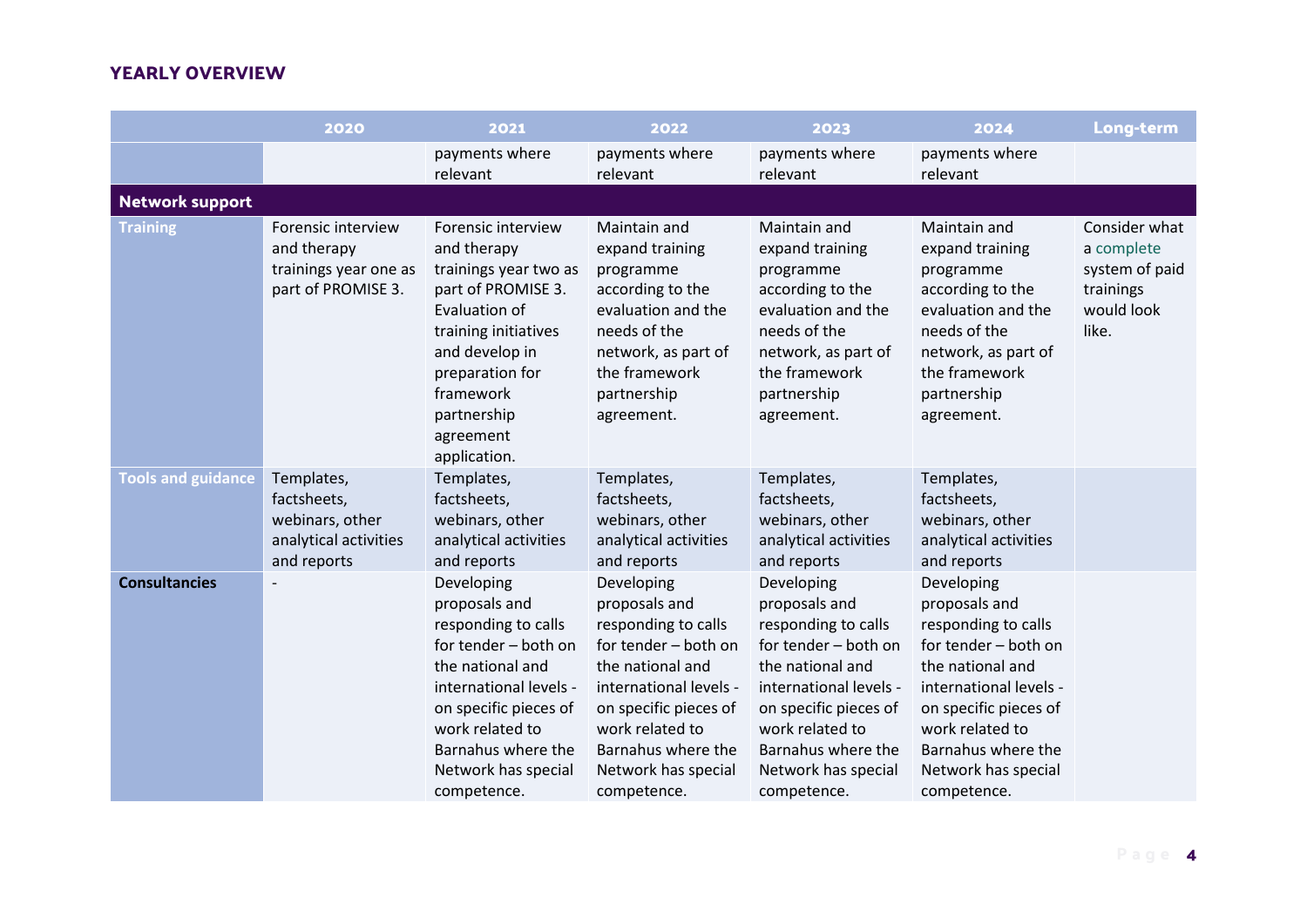|                                                           | 2020                                                            | 2021                                                                                                                                                                        | 2022                                                                                                                                                                                                                                                                          | 2023                                                                                                                                                                                                                                     | 2024                                                                                                                                 | Long-term                                                                                                                                                                                                                     |
|-----------------------------------------------------------|-----------------------------------------------------------------|-----------------------------------------------------------------------------------------------------------------------------------------------------------------------------|-------------------------------------------------------------------------------------------------------------------------------------------------------------------------------------------------------------------------------------------------------------------------------|------------------------------------------------------------------------------------------------------------------------------------------------------------------------------------------------------------------------------------------|--------------------------------------------------------------------------------------------------------------------------------------|-------------------------------------------------------------------------------------------------------------------------------------------------------------------------------------------------------------------------------|
| <b>Accreditation</b>                                      | <b>Roll out of PROMISE</b><br>Hub (case<br>management tool).    | Launch review of the<br><b>Barnahus Standards</b><br>on the basis of<br>children's views.<br>Maintain and<br>update PROMISE<br>Hub, rolling out to<br>additional countries. | Finalization of the<br>review of the<br><b>Barnahus Standards</b><br>in preparation for<br>the accreditation<br>system.<br>Development of<br>accreditation<br>system, with expert<br>input.<br>Maintain and<br>update PROMISE<br>Hub, rolling out to<br>additional countries. | Development of the<br>accreditation system<br>commences.<br>Maintain and<br>update PROMISE<br>Hub, rolling out to<br>additional countries.                                                                                               | Initial roll out of<br>accreditation<br>programme.<br>Maintain and<br>update PROMISE<br>Hub, rolling out to<br>additional countries. | Maintain and<br>expand<br>accreditation<br>programme.                                                                                                                                                                         |
| <b>Exchange</b>                                           |                                                                 |                                                                                                                                                                             |                                                                                                                                                                                                                                                                               |                                                                                                                                                                                                                                          |                                                                                                                                      |                                                                                                                                                                                                                               |
| <b>Barnahus Forum</b><br>and General<br><b>Assemblies</b> | GA 2020 - virtual<br>meeting.                                   |                                                                                                                                                                             | GA 2022 online                                                                                                                                                                                                                                                                | Establishing an<br>attractive and<br>inspiring format for<br>gathering all<br><b>Barnahus interested</b><br>in the same place to<br>connect, learn and<br>exchange. Foreseen<br>to include a<br>sponsorship model.<br>Held in Stockholm. | GA 2024, with a<br>view to hosting it in<br>person and in<br>conjunction with a<br>study visit to a<br>newer Barnahus.               | Reviving and<br>evolving the<br>established<br>format for the<br>Forum, with a<br>view to<br>expanding the<br>sponsorship<br>model,<br>possible even<br>by recruiting a<br>host. Location<br>TBD, based on<br>potential host. |
| <b>Exchange/Study</b><br>visits                           | Draft system and<br>facilitate connecting<br>peers and mentors. | Launch system for<br>facilitating peer and<br>mentor connection.                                                                                                            | Opportunities in<br>conjunction with the<br>General assembly,                                                                                                                                                                                                                 | Opportunities in<br>conjunction with the<br>Barnahus Forum,                                                                                                                                                                              | Opportunities in<br>conjunction with the<br>General assembly,                                                                        | Consider<br>application or<br>other method                                                                                                                                                                                    |